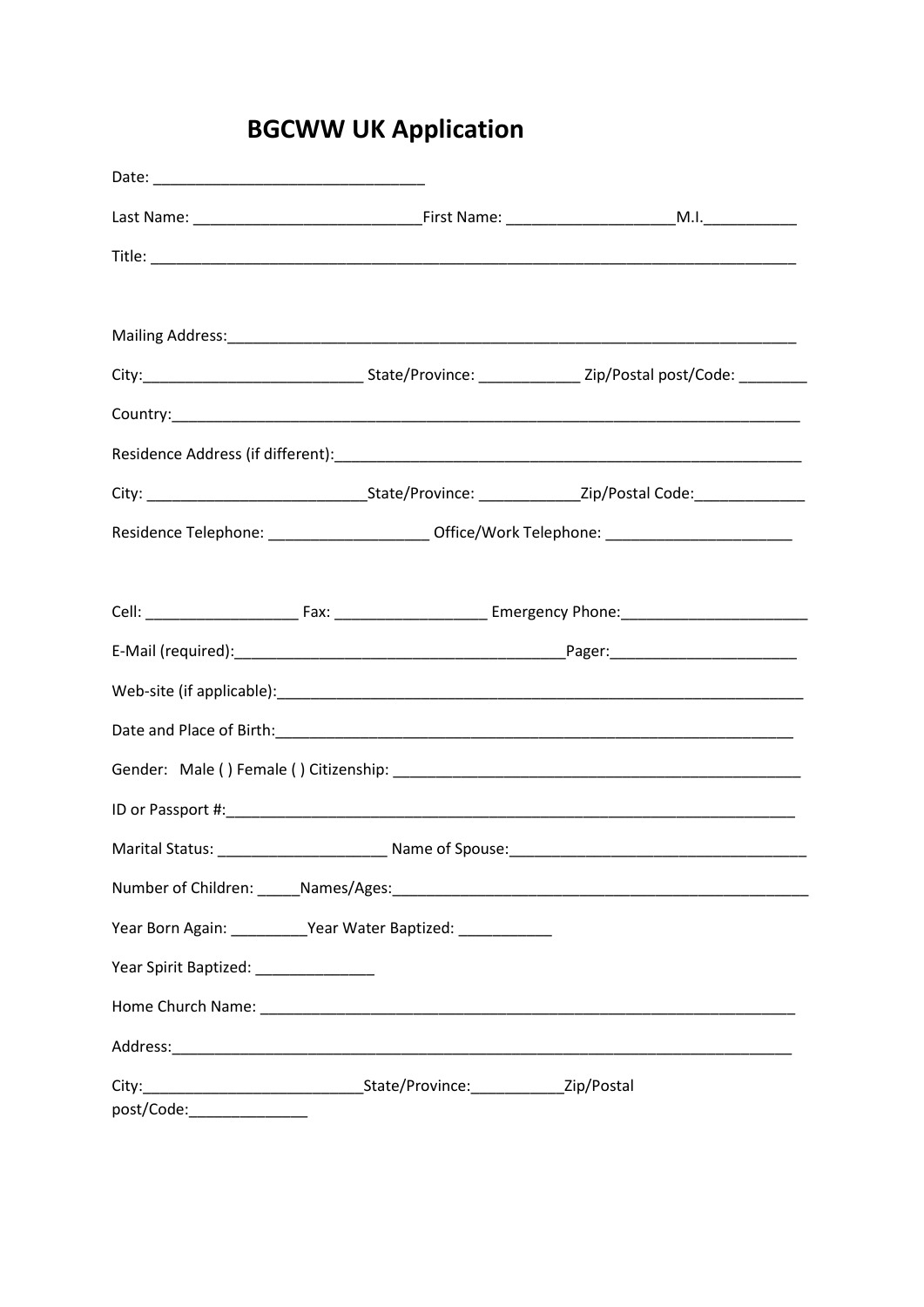Please

Attach recent

Photo here

| Independent ()                                                                                      |  |                                                                                                        |  |  |  |  |
|-----------------------------------------------------------------------------------------------------|--|--------------------------------------------------------------------------------------------------------|--|--|--|--|
|                                                                                                     |  |                                                                                                        |  |  |  |  |
|                                                                                                     |  |                                                                                                        |  |  |  |  |
| Are you a paid staff at this church: Yes () No ()                                                   |  |                                                                                                        |  |  |  |  |
|                                                                                                     |  |                                                                                                        |  |  |  |  |
| If you are the Senior Minister at this church, give the date you started this church or became its  |  |                                                                                                        |  |  |  |  |
|                                                                                                     |  |                                                                                                        |  |  |  |  |
|                                                                                                     |  |                                                                                                        |  |  |  |  |
| If called to the 5-Fold Ministry, which is your primary calling? __________________________________ |  |                                                                                                        |  |  |  |  |
| Apostle () Prophet () Evangelist () Pastor () Teacher ()                                            |  |                                                                                                        |  |  |  |  |
|                                                                                                     |  |                                                                                                        |  |  |  |  |
|                                                                                                     |  |                                                                                                        |  |  |  |  |
| (If you are, then only answer the rest of the questions that are applicable to you.)                |  |                                                                                                        |  |  |  |  |
|                                                                                                     |  |                                                                                                        |  |  |  |  |
| or are you emerging (developing and maturing) into this office?                                     |  | Are you currently recognized as having the fruit of (works) and walking in the office of your calling, |  |  |  |  |
|                                                                                                     |  |                                                                                                        |  |  |  |  |
| ministry?                                                                                           |  | If for example you are an emerging apostle or emerging prophet, then what are your other areas of      |  |  |  |  |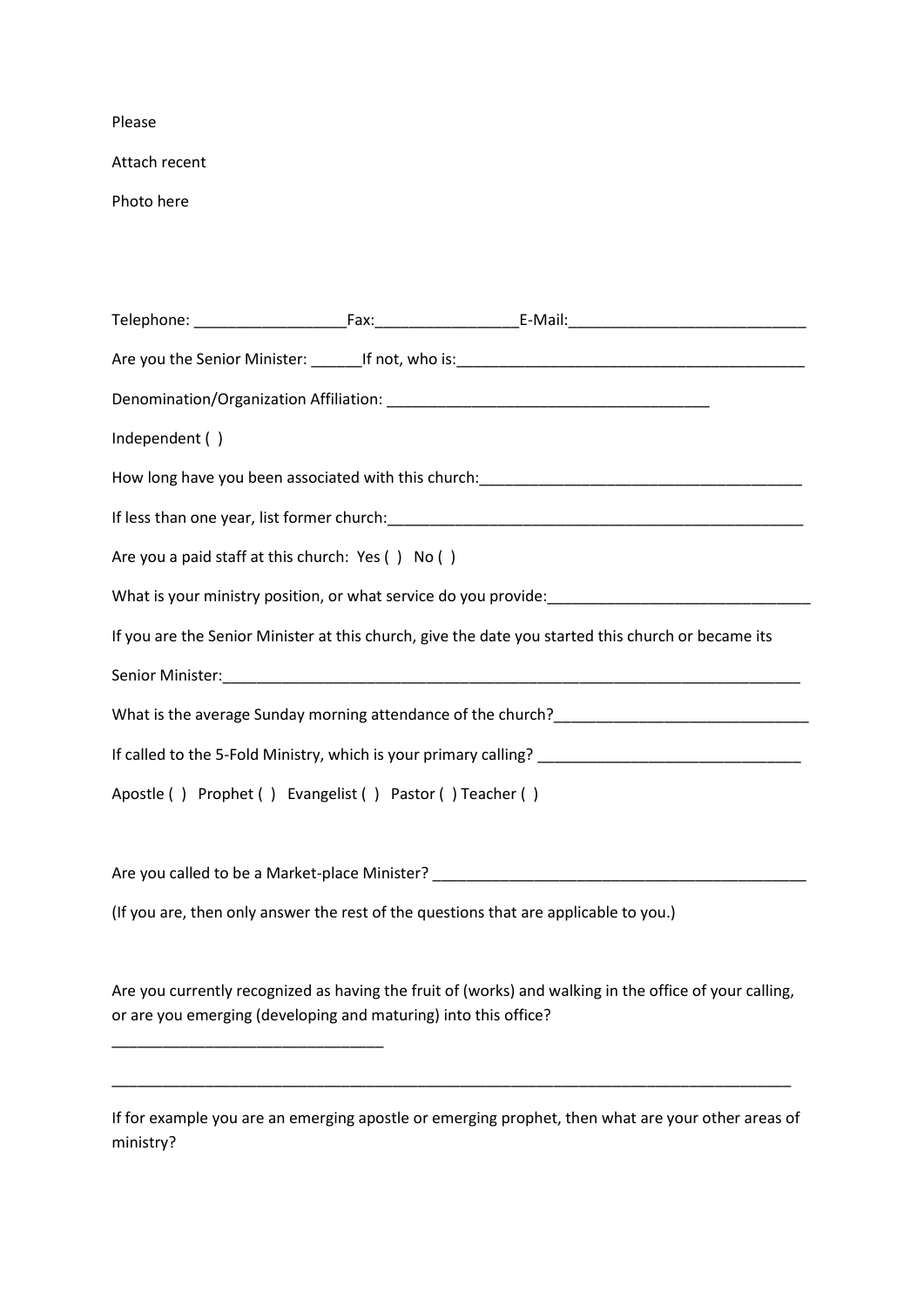Has God called you and you are in preparation? (For example – Paul and Barnabas were first called prophets and teachers in the Antioch Church before being sent out in Acts 13:2. Thereafter they were called Apostles.)

\_\_\_\_\_\_\_\_\_\_\_\_\_\_\_\_\_\_\_\_\_\_\_\_\_\_\_\_\_\_\_\_\_\_\_\_\_\_\_\_\_\_\_\_\_\_\_\_\_\_\_\_\_\_\_\_\_\_\_\_\_\_\_\_\_\_\_\_\_\_\_\_\_\_\_\_\_\_\_\_

\_\_\_\_\_\_\_\_\_\_\_\_\_\_\_\_\_\_\_\_\_\_\_\_\_\_\_\_\_\_\_\_\_\_\_\_\_\_\_\_\_\_\_\_\_\_\_\_\_\_\_\_\_\_\_\_\_\_\_\_\_\_\_\_\_\_\_\_\_\_\_\_

When did you first sense a call to the ministry? \_\_\_\_\_\_\_\_\_\_\_\_\_\_\_\_\_\_\_\_\_\_\_\_\_\_\_\_\_\_\_ \_\_\_\_\_\_\_\_\_\_\_\_\_\_\_\_\_\_\_\_\_\_\_\_\_\_\_\_\_\_\_\_\_\_\_\_\_\_\_\_\_\_\_\_\_\_\_\_\_\_\_\_\_\_\_\_\_\_\_\_\_\_\_\_\_\_\_\_\_\_\_\_\_\_\_\_\_\_\_\_ What would you consider your primary ministry strengths: \_\_\_\_\_\_\_\_\_\_\_\_\_\_\_\_\_\_\_\_\_\_\_\_\_\_\_\_\_\_\_\_\_\_\_\_\_\_\_\_\_\_\_\_\_\_\_\_\_\_\_\_\_\_\_\_\_\_\_\_\_\_\_\_\_\_\_\_\_\_\_\_\_\_\_\_\_\_\_\_\_\_ \_\_\_\_\_\_\_\_\_\_\_\_\_\_\_\_\_\_\_\_\_\_\_\_\_\_\_\_\_\_\_\_\_ If not called to the 5-Fold Ministry, then to what ministry have you been called? \_\_\_\_\_\_\_\_\_\_\_\_\_\_\_\_\_\_\_\_\_\_\_\_\_\_\_\_\_\_\_\_\_\_\_\_\_\_\_\_\_\_\_\_\_\_\_\_\_\_\_\_\_\_\_\_\_\_\_\_\_\_\_\_\_\_\_\_\_\_\_\_\_\_\_\_\_\_\_\_\_\_ \_\_\_\_\_\_\_\_\_\_\_\_\_\_\_\_ Please briefly describe what you feel your primary ministry is, and the vision God has given you for It:\_\_\_\_\_\_\_\_\_\_\_\_\_\_\_\_\_\_\_\_\_\_\_\_\_\_\_\_\_\_\_\_\_\_\_\_\_\_\_\_\_\_\_\_\_\_\_\_\_\_\_\_\_\_\_\_\_\_\_\_\_\_\_\_\_\_\_\_\_\_\_\_\_\_\_\_\_\_\_ \_\_\_\_\_\_\_\_\_\_\_\_\_\_\_\_\_\_\_\_\_\_\_\_\_\_\_\_\_\_\_\_\_\_\_\_\_\_\_\_\_\_\_\_\_\_\_\_\_\_\_\_\_\_\_\_\_\_\_\_\_\_\_\_\_\_\_\_\_\_\_\_\_\_\_\_\_\_\_\_\_ \_\_\_\_\_\_\_\_\_\_\_\_\_\_\_\_\_\_\_\_\_\_\_\_\_\_\_\_\_\_\_\_\_\_\_\_\_\_\_\_\_\_\_\_\_\_\_\_\_\_\_\_\_\_\_\_\_\_\_\_\_\_\_\_\_\_\_\_\_\_\_\_\_\_\_\_\_\_\_\_\_\_ \_\_\_\_\_\_\_\_\_\_\_\_\_\_\_\_\_\_\_\_\_\_\_\_\_\_\_\_\_\_\_\_\_\_\_\_\_\_\_\_\_\_\_\_\_\_\_\_\_\_\_\_\_\_\_\_\_\_\_\_\_\_\_\_\_\_\_\_\_\_\_\_\_\_\_\_\_\_\_\_\_\_ \_\_\_\_\_\_\_\_\_\_\_\_\_\_\_\_\_\_\_\_\_\_\_\_\_\_\_\_\_\_\_\_\_\_\_\_\_\_\_\_\_\_\_\_\_\_\_\_\_\_\_\_\_\_\_\_\_\_\_\_\_\_\_\_\_\_\_\_\_\_\_\_\_\_\_\_\_\_\_\_\_\_ \_\_\_\_\_\_\_\_\_\_\_\_\_\_\_\_\_\_\_\_\_\_\_\_\_\_\_\_\_\_\_\_\_\_\_\_\_\_\_\_\_\_\_\_\_\_\_\_\_\_\_\_\_\_\_\_\_\_\_\_\_\_\_\_\_\_\_\_\_\_\_\_\_\_\_\_\_\_\_\_\_\_ \_\_\_\_\_\_\_\_\_\_\_\_\_\_\_\_\_\_\_\_\_\_\_\_\_\_\_\_\_\_\_\_\_\_\_\_\_\_\_\_\_\_\_\_\_\_\_\_\_\_\_\_\_\_\_\_\_\_\_\_\_\_\_\_\_\_\_\_\_\_\_\_\_\_\_\_\_\_\_\_\_\_ \_\_\_\_\_\_\_\_\_\_\_\_\_\_\_\_\_\_\_\_\_\_\_\_\_\_\_\_\_\_\_\_\_\_\_\_\_\_\_\_\_\_\_\_\_\_ How are you supported financially? If you are not supported currently from the ministry, then what is your present occupation? \_\_\_\_\_\_\_\_\_\_\_\_\_\_\_\_\_\_\_\_\_\_\_\_\_\_\_\_\_\_\_\_\_\_\_\_\_\_\_\_\_\_\_\_\_\_\_\_\_\_\_\_\_\_\_\_\_\_\_\_\_\_\_\_\_\_\_\_\_\_\_\_\_\_\_\_\_\_\_\_\_\_  $\overline{\phantom{a}}$ Have you ever been licensed () or ordained ()? \_\_\_\_\_\_\_\_\_\_\_\_\_\_\_\_\_\_\_\_\_\_\_\_\_\_\_\_\_\_\_\_\_ If yes, then by what church(es) or organization(s) and when? \_\_\_\_\_\_\_\_\_\_\_\_\_\_\_\_\_\_\_\_\_\_\_\_\_\_\_\_\_\_\_\_ \_\_\_\_\_\_\_\_\_\_\_\_\_\_\_\_\_\_\_\_\_\_\_\_\_\_\_\_\_\_\_\_\_\_\_\_\_\_\_\_\_\_\_\_\_\_\_\_\_\_\_\_\_\_\_\_\_\_\_\_\_\_\_\_\_\_\_\_\_\_\_\_\_\_\_\_\_\_\_\_ Do you presently hold credentials with any organization or denomination? If so which ones \_\_\_\_\_\_\_\_\_\_\_\_\_\_\_\_\_\_\_\_\_\_\_\_\_\_\_\_\_\_\_\_\_\_\_\_\_\_\_\_\_\_\_\_\_\_\_\_\_\_\_\_\_\_\_\_\_\_\_

Have your credentials ever been revoked or suspended? Yes () No () If yes, please explain: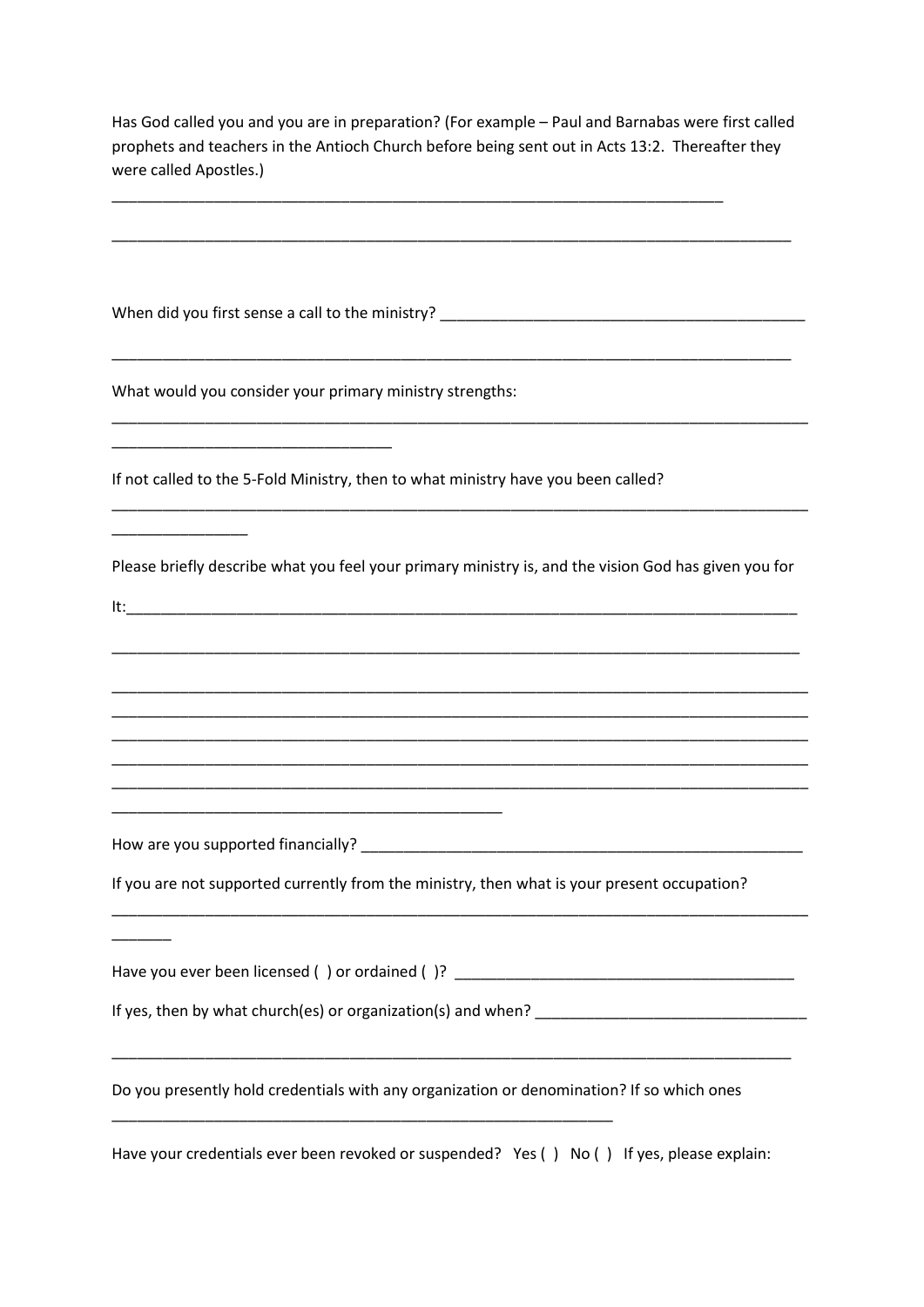Have you ever had any disciplinary action of any sort taken against you by any of the organizations for which you held credentials? Yes ( ) No ( ) If yes, please explain:\_\_\_\_\_\_\_\_\_\_\_\_\_\_\_\_\_\_\_\_\_\_\_\_\_\_\_\_\_\_\_\_

\_\_\_\_\_\_\_\_\_\_\_\_\_\_\_\_\_\_\_\_\_\_\_\_\_\_\_\_\_\_\_\_\_\_\_\_\_\_\_\_\_\_\_\_\_\_\_\_\_\_\_\_\_\_\_\_\_\_\_\_\_\_\_\_\_\_\_\_\_\_\_\_\_\_\_\_\_\_\_\_

\_\_\_\_\_\_\_\_\_\_\_\_\_\_\_\_\_\_\_\_\_\_\_\_\_\_\_\_\_\_\_\_\_\_\_\_\_\_\_\_\_\_\_\_\_\_\_\_\_\_\_\_\_\_\_\_\_\_\_\_\_\_\_\_\_\_\_\_\_\_\_\_\_\_\_\_\_\_\_\_\_\_

\_\_\_\_\_\_\_\_\_\_\_\_\_\_\_\_\_\_\_\_\_\_\_\_\_\_\_\_\_\_\_\_\_\_\_\_\_\_\_\_\_\_\_\_\_\_\_\_\_\_\_\_\_\_\_\_\_\_\_\_\_\_\_\_\_\_\_\_\_\_\_\_\_\_\_\_\_\_\_\_

With what other religious organizations or ministries have you been in relationship?

Have you travelled to other nations for ministry yet? Yes () No () If yes, then where:

If no, do you have a desire to travel to the nations and minister? Yes () No ()  $\qquad$ 

\_\_\_\_\_\_\_\_\_\_\_\_\_\_\_\_\_\_\_\_\_\_\_\_\_\_\_\_\_\_\_\_\_\_\_\_\_\_\_\_\_\_\_\_\_\_\_\_\_\_\_\_\_\_\_\_\_\_\_\_\_\_\_\_\_\_\_\_\_\_\_\_\_\_\_\_\_\_\_\_\_\_

If you're requesting affiliation for a secondary category apart from the above ministries, then please check that category below. )

\* Seeking Bible way gospel churches worldwide UK (charity no 263117) Church Affiliation

Church Name: \_\_\_\_\_\_\_\_\_\_\_\_\_\_\_\_\_\_\_\_\_\_\_\_\_\_\_\_\_\_\_\_\_\_\_\_\_\_\_\_\_\_\_\_\_\_\_\_\_\_\_\_\_\_\_\_\_\_\_\_\_\_\_\_\_\_\_

\_\_\_\_\_\_\_\_\_\_\_\_

\_\_\_\_\_\_\_\_\_

\* Seeking BGCWW.UK Trans-Local or Para-Church Ministry Affiliation ( )

Ministry Name:

\* Seeking BGCWW.UK Organization Affiliation ( )

Organization Name:\_\_\_\_\_\_\_\_\_\_\_\_\_\_\_\_\_\_\_\_\_\_\_\_\_\_\_\_\_\_\_\_\_\_\_\_\_\_\_\_\_\_\_\_\_\_\_\_\_\_\_\_\_\_\_\_\_\_\_\_\_\_\_

\* Seeking BGCWW.UK /AIM Apostolic/Prophetic Training Centres & Bible School Affiliation

School Name:

\* Your network organisation Seeking BGCWW.UK Apostolic- Network Affiliation ( )

What is your Network Name?

\_\_\_\_\_\_\_\_\_\_\_\_\_\_\_\_\_\_\_\_\_\_\_\_\_\_\_\_\_\_

Name:

Are you also seeking 5-Fold Ministry ordination from BGCWW UK?

(If yes, then request the ordination requirements policy for instructions.)

How did you come into contact with BGCWW UK and GBC FREEDOM GOSPEL MINISTRY?

\_\_\_\_\_\_\_\_\_\_\_\_\_\_\_\_\_\_\_\_\_\_\_\_\_\_\_\_\_\_\_\_\_\_\_\_\_\_\_\_\_\_\_\_\_\_\_\_\_\_\_\_\_\_\_\_\_\_\_\_\_\_\_\_\_\_\_\_\_\_\_\_\_\_\_\_\_\_\_\_\_\_ \_\_\_\_\_\_\_\_\_\_\_\_\_\_\_\_\_\_\_\_\_\_\_\_\_\_\_\_\_\_\_\_\_\_\_\_\_\_\_\_\_\_\_\_\_\_\_\_\_\_\_\_\_\_\_\_\_\_\_\_\_\_\_\_\_\_\_\_\_\_\_\_\_\_\_\_\_\_\_\_\_\_ \_\_\_\_\_\_\_\_\_\_\_\_\_\_\_\_\_\_\_\_\_\_\_\_\_\_\_\_\_\_\_\_\_\_\_\_\_\_\_\_\_\_\_\_\_\_\_\_\_\_\_\_\_\_\_\_\_\_\_\_\_\_\_\_\_\_\_\_\_\_\_\_\_\_\_\_\_\_\_\_\_\_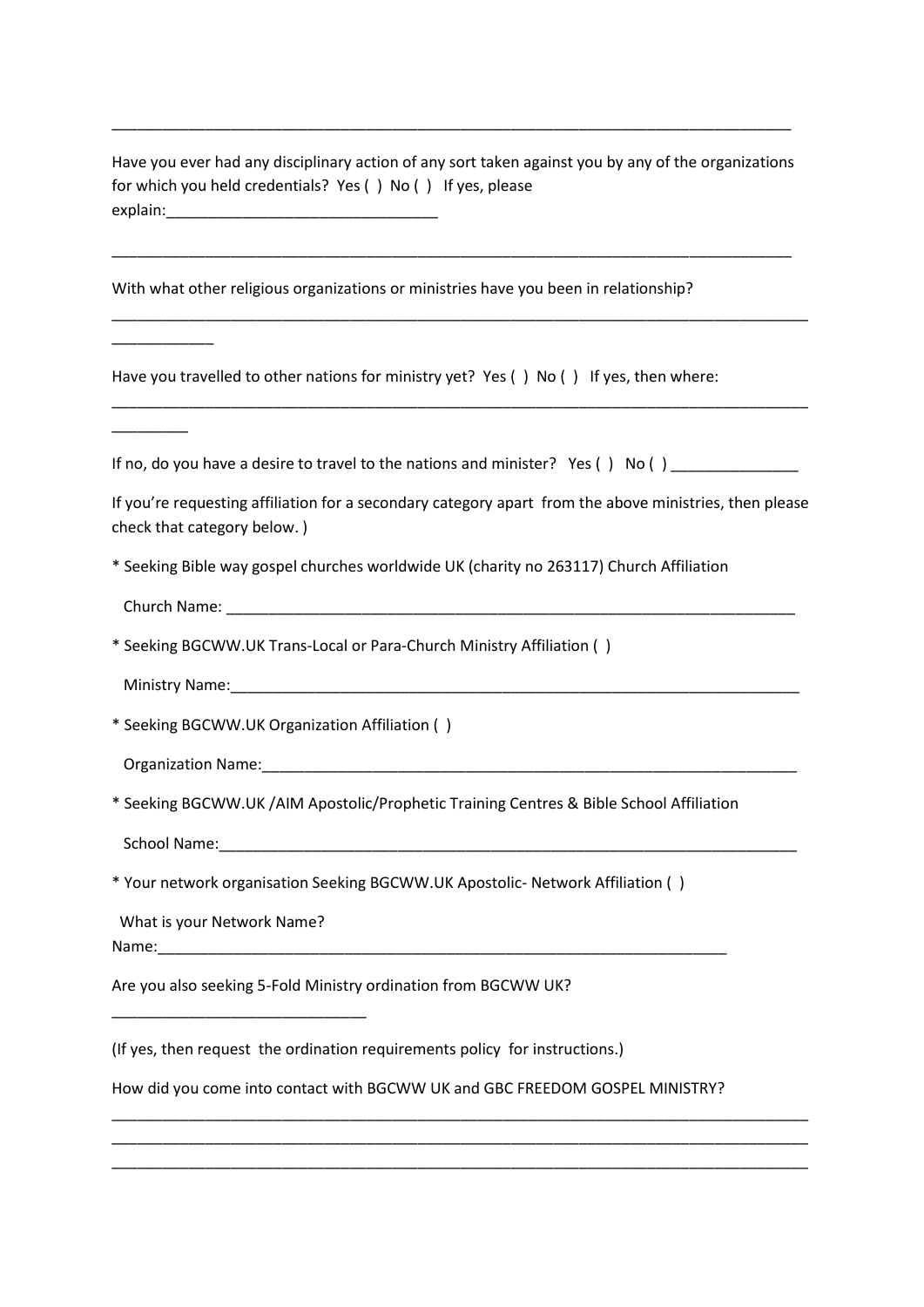Have you ever read any of BGCWW UK CONTISTUTION OR POLICY DOCUMENTS ? Yes () No () If yes, which ones:

\_\_\_\_\_\_\_\_\_\_\_\_\_\_\_\_\_\_\_\_\_\_\_\_\_\_\_\_\_\_\_\_\_\_\_\_\_\_\_\_\_\_\_\_\_\_\_\_\_\_\_\_\_\_\_\_\_\_\_\_\_\_\_\_\_\_\_\_\_\_\_\_\_\_\_\_\_\_\_\_\_\_ \_\_\_\_\_\_\_\_\_\_\_\_\_\_\_\_\_\_\_\_\_\_\_\_\_\_\_\_\_\_\_\_\_\_\_\_\_\_\_\_\_\_\_\_\_\_\_\_\_\_\_\_\_\_\_\_\_\_\_\_\_\_\_\_\_\_\_\_\_\_\_\_\_\_\_\_\_\_\_\_\_\_ \_\_\_\_\_\_\_\_\_\_\_\_\_\_\_\_\_\_\_\_\_\_\_\_\_\_\_\_\_\_\_\_\_\_\_\_\_\_\_\_\_\_\_\_\_\_\_\_\_\_\_\_\_\_\_\_\_\_\_\_\_\_\_\_\_\_\_\_\_\_\_\_\_\_\_\_\_\_\_\_\_\_

\_\_\_\_\_\_\_\_\_\_\_\_\_\_\_\_\_\_\_\_\_\_\_\_\_\_\_\_\_\_\_\_\_\_\_\_\_\_\_\_\_\_\_\_\_\_\_\_\_\_\_\_\_\_\_\_\_\_\_\_\_\_\_\_\_\_\_\_\_\_\_\_\_\_\_\_\_\_\_\_\_\_

Why do you desire to affiliate with BGCWW UK Network?

\_\_\_\_\_\_\_\_\_\_\_\_\_\_\_\_\_\_\_\_\_\_\_\_\_\_\_\_\_\_\_\_\_\_\_\_\_\_\_\_\_\_\_\_\_\_\_\_\_\_\_\_\_\_\_\_\_\_\_\_\_\_\_\_\_\_\_\_\_\_\_\_\_\_\_\_\_\_\_\_\_\_ \_\_\_\_\_\_\_\_\_\_\_\_\_\_\_\_\_\_\_\_\_\_\_\_\_\_\_\_\_\_\_\_\_\_\_\_\_\_\_\_\_\_\_\_\_\_\_\_\_\_\_\_\_\_\_\_\_\_\_\_\_\_\_\_\_\_\_\_\_\_\_\_\_\_\_\_\_\_\_\_\_\_ \_\_\_\_\_\_\_\_\_\_\_\_\_\_\_\_\_\_\_\_\_\_\_\_\_\_\_\_\_\_\_\_\_\_\_\_\_\_\_\_\_\_\_\_\_\_\_\_\_\_\_\_\_\_\_\_\_\_\_\_\_\_\_\_\_\_\_\_\_\_\_\_\_\_\_\_\_\_\_\_\_\_ \_\_\_\_\_\_\_\_\_ Is there a BGCWW UK member recommending you for affiliation? Yes () No () If yes: Name: where the contract of the contract of the Phone:  $P$ hone: Address:\_\_\_\_\_\_\_\_\_\_\_\_\_\_\_\_\_\_\_\_\_\_\_\_\_\_\_\_\_\_\_\_\_\_\_\_\_\_\_\_\_\_\_Country:\_\_\_\_\_\_\_\_\_\_\_\_\_\_\_\_\_\_\_\_\_\_\_\_ E-Mail: If there is NOT a BGCWW UK member recommending you, then you need to list 3 personal references of pastors/ministers whom we may contact that have known you for at least 2 years and can personally attest to the validity of your ministry and character. 1. Name of Reference: \_\_\_\_\_\_\_\_\_\_\_\_\_\_\_\_\_\_\_\_\_\_\_\_\_\_\_\_\_\_\_\_\_\_\_\_\_\_\_\_\_\_\_\_\_\_\_\_\_\_\_\_\_\_\_\_\_\_\_\_\_\_ Address: \_\_\_\_\_\_\_\_\_\_\_\_\_\_\_\_\_\_\_\_\_\_\_\_\_\_\_\_\_\_\_\_\_\_\_\_\_\_\_\_\_\_\_\_\_\_\_\_\_\_\_\_\_\_\_\_\_\_\_\_\_\_\_\_\_\_\_\_\_\_\_\_\_ City: \_\_\_\_\_\_\_\_\_\_\_\_\_\_\_\_\_\_\_\_\_\_\_\_State/Province: \_\_\_\_\_\_\_\_\_\_Zip/Postal Code: \_\_\_\_\_\_\_\_ Country: \_\_\_\_\_\_\_\_\_\_\_\_\_ Office Phone: \_\_\_\_\_\_\_\_\_\_\_\_\_\_\_\_\_\_\_\_\_\_\_\_\_ Residence or Mobile Phone:\_\_\_\_\_\_\_\_\_\_\_\_\_\_\_\_\_\_\_\_\_\_ E-Mail: \_\_\_\_\_\_\_\_\_\_\_\_\_\_\_\_\_\_\_\_\_\_\_\_\_\_\_\_\_\_ Relationship to Applicant: 2. Name of Reference : Address: \_\_\_\_\_\_\_\_\_\_\_\_\_\_\_\_\_\_\_\_\_\_\_\_\_\_\_\_\_\_\_\_\_\_\_\_\_\_\_\_\_\_\_\_\_\_\_\_\_\_\_\_\_\_\_\_\_\_\_\_\_\_\_\_\_\_\_\_\_\_\_\_\_ City: State/Province: Zip/Postal Code: Country: Office Phone:\_\_\_\_\_\_\_\_\_\_\_\_\_\_\_\_\_\_\_\_\_\_\_\_\_Residence or Mobile Phone:\_\_\_\_\_\_\_\_\_\_\_\_\_\_\_\_\_\_\_\_\_\_

E-Mail:\_\_\_\_\_\_\_\_\_\_\_\_\_\_\_\_\_\_\_\_\_\_\_\_\_\_\_\_\_\_Relationship to Applicant:\_\_\_\_\_\_\_\_\_\_\_\_\_\_\_\_\_\_\_\_\_\_\_\_\_

 $\overline{\phantom{a}}$ 

 $\overline{\phantom{a}}$